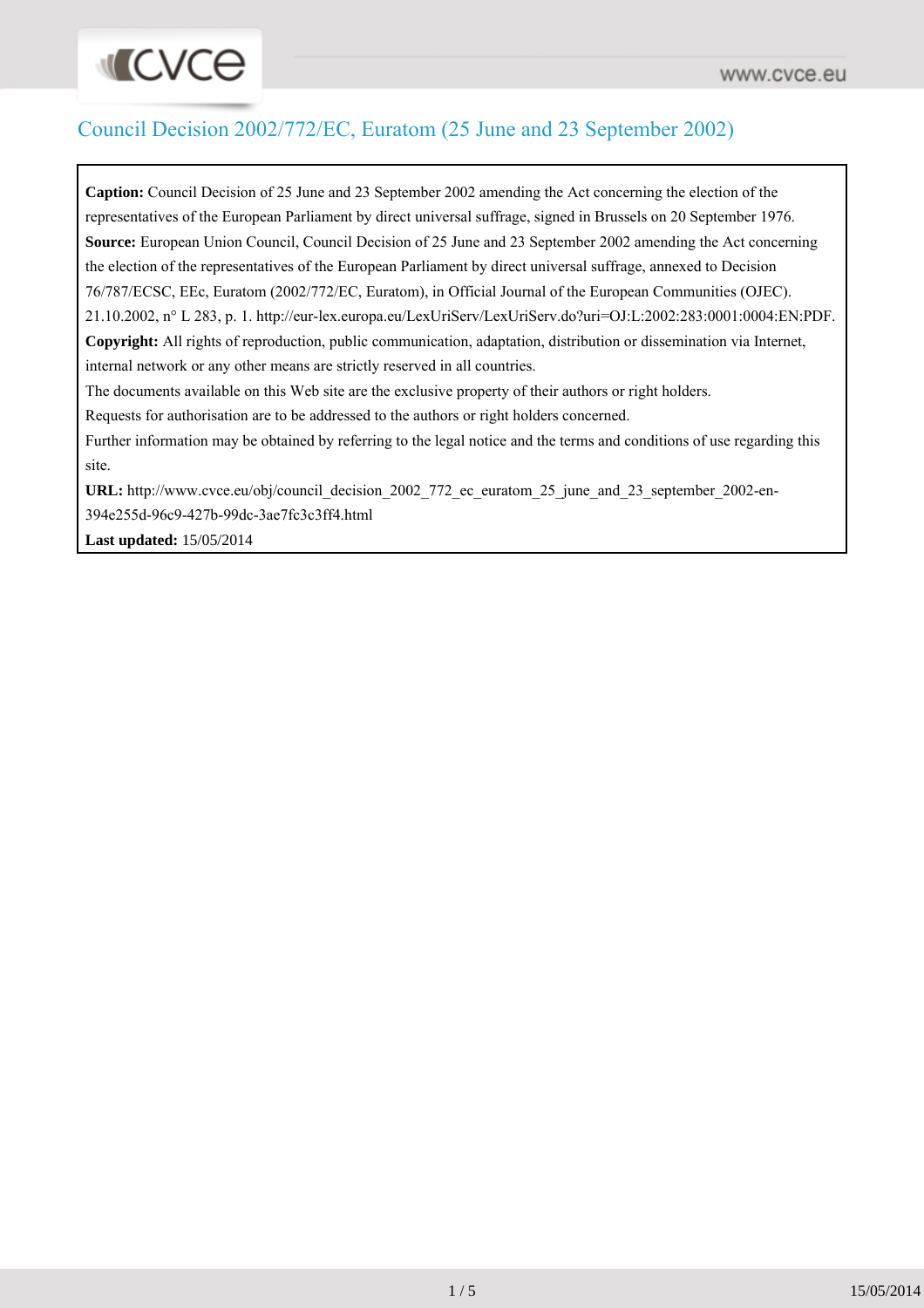

 $EN$ 

www.cvce.eu

21.10.2002

 $\overline{\mathbf{I}}$ 

(Acts whose publication is not obligatory)

## COUNCIL

### **COUNCIL DECISION**

#### of 25 June and 23 September 2002

### amending the Act concerning the election of the representatives of the European Parliament by direct universal suffrage, annexed to Decision 76/787/ECSC, EEC, Euratom

(2002/772/EC, Euratom)

THE COUNCIL OF THE EUROPEAN UNION.

Having regard to the Treaty establishing the European Community and in particular Article 190(4) thereof,

Having regard to the Treaty establishing the European Atomic Energy Community and in particular Article 108(3) and (4) thereof.

Having regard to the draft from the European Parliament  $(1)$ .

Having regard to the assent of the European Parliament  $(2)$ ,

#### Whereas:

- The Act concerning the election of members of the  $(1)$ European Parliament by direct universal suffrage should be amended to enable members to be elected by direct universal suffrage in accordance with principles common to all Member States while leaving Member States free to apply their national provisions in respect of aspects not governed by this Decision.
- $(2)$ To improve the readability of the Act as amended by this Decision, its provisions should be renumbered, thus producing a clearer consolidated text,

HAS LAID DOWN the following provisions which it recommends to the Member States for adoption in accordance with their respective constitutional requirements.

#### Article 1

The Act concerning the election of the representatives of the European Parliament by direct universal suffrage, annexed to

Council Decision 76/787/ECSC, EEC, Euratom  $(^3)$ , (hereinafter referred to as 'the 1976 Act'), is hereby amended in accordance with this Article.

- 1. In the 1976 Act, with the exception of Article 13, the words 'representative' or 'representative in the European Parliament' shall be replaced by 'member of the European Parliament'.
- Article 1 shall be replaced by the following:  $\mathcal{D}$

'Article 1

 $1.$ In each Member State, members of the European Parliament shall be elected on the basis of proportional representation, using the list system or the single transferable vote.

Member States may authorise voting based on a  $\mathfrak{D}$ . preferential list system in accordance with the procedure they adopt.

Elections shall be by direct universal suffrage and  $\mathbf{3}$ shall be free and secret.'

3. Article 2 shall be replaced by the following articles:

'Article 2

In accordance with its specific national situation, each Member State may establish constituencies for elections to the European Parliament or subdivide its electoral area in a different manner, without generally affecting the proportional nature of the voting system.

Article 2A

Member States may set a minimum threshold for the allocation of seats. At national level this threshold may not exceed 5 per cent of votes cast.

 $(1)$  OJ C 292, 21.9.1998, p. 66.

<sup>(2)</sup> Opinion delivered on 12 June 2002 (not yet published in the Official Journal).

<sup>(3)</sup> OJ L 278, 8.10.1976, p. 1.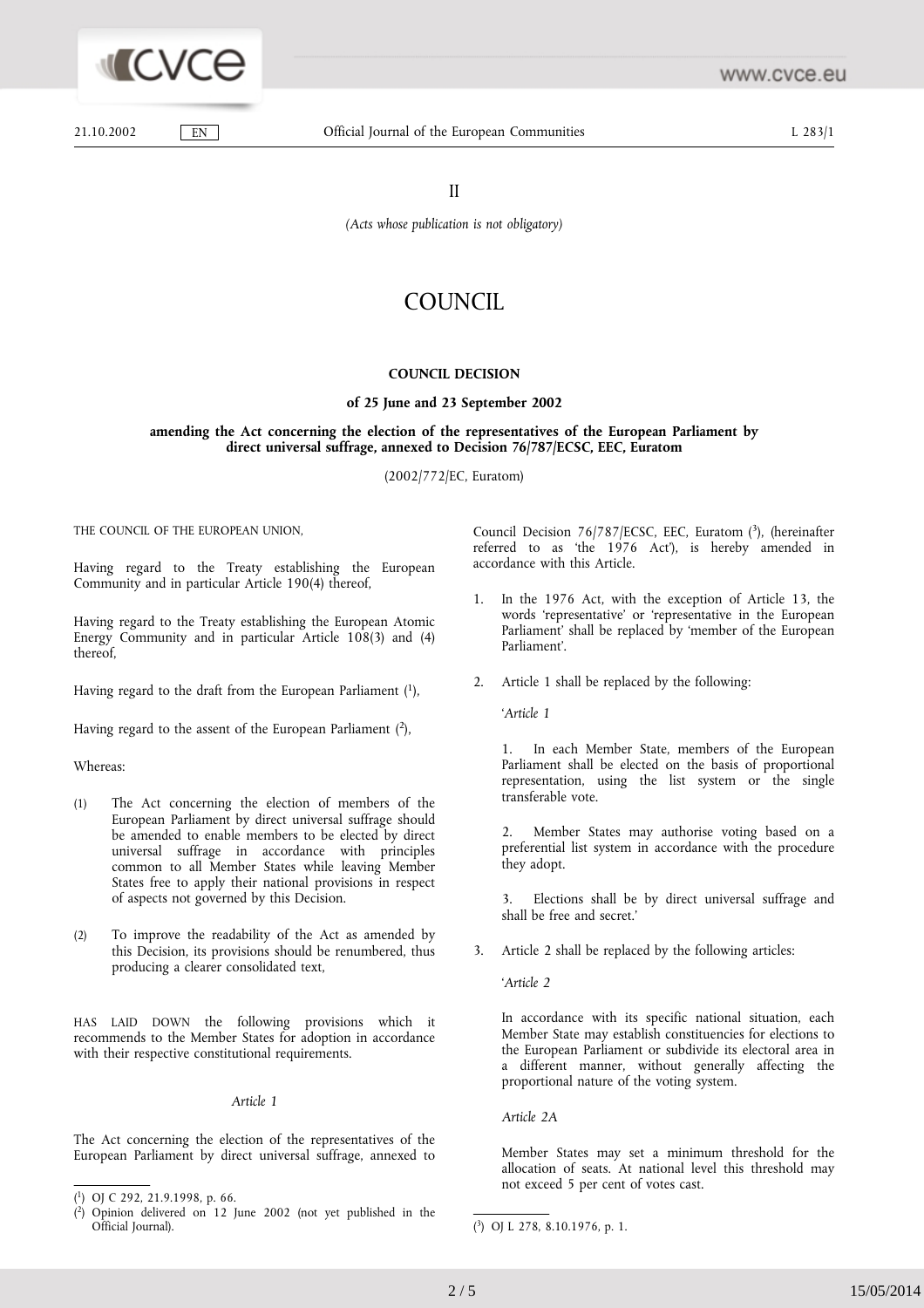# **ICVCE**

 $I. 283/2$  $EN$  Official Journal of the European Communities

21.10.2002

Article 2B

Each Member State may set a ceiling for candidates' campaign expenses.'

- 4. Article 3 shall be amended as follows:
	- (a) paragraph 1 shall be deleted and paragraphs 2 and 3 shall become paragraphs 1 and 2;
	- (b) in the new paragraph 1, the words 'This five-year period' shall be replaced by 'The five-year term for which members of the European Parliament are elected':
	- (c) in the new paragraph 2, the reference to 'paragraph 2' shall be replaced by a reference to 'paragraph 1'.
- 5. Article 4(2) shall be replaced by the following:

Members of the European Parliament shall enjoy  $\mathfrak{g}$ the privileges and immunities applicable to them by virtue of the Protocol of 8 April 1965 on the privileges and immunities of the European Communities.'

- 6. Article 5 shall be repealed.
- 7. Article 6 shall be amended as follows:
	- (a) in paragraph 1:
		- (i) at the end of the third indent, the words 'or of the Court of First Instance' shall be added:
		- (ii) between the current third and fourth indent, the following indent shall be added:
			- '- member of the Board of Directors of the European Central Bank,';
		- (iii) between the current fourth and fifth indent, the following indent shall be added:
			- '- Ombudsman of the European Communities,';
		- (iv) in the current fifth indent, the words 'member of the Consultative Committee of the European Coal and Steel Community or' shall be deleted;
		- (v) in the current sixth indent, the words The European Coal and Steel Community' shall be deleted:
		- (vi) the current eighth indent shall be replaced by the following:
			- '- active official or servant of the institutions of the European Communities or of the specialised bodies attached to them or of the European Central Bank.';

(b) after paragraph 1, the following paragraph shall be inserted and the current paragraphs 2 and 3 shall become paragraphs 3 and 4:

From the European Parliament elections in  $\mathfrak{D}$ 2004, the office of member of the European Parliament shall be incompatible with that of member of a national parliament.

By way of derogation from that rule and without prejudice to paragraph 3:

- members of the Irish National Parliament who are elected to the European Parliament at a subsequent poll may have a dual mandate until the next election to the Irish National Parliament, at which juncture the first subparagraph of this paragraph shall apply;
- members of the United Kingdom Parliament who<br>are also members of the European Parliament during the five-year term preceding election to the European Parliament in 2004 may have a dual mandate until the 2009 European Parliament elections, when the first subparagraph of this paragraph shall apply.',
- (c) in the new paragraph 3 the words 'lay down' shall be replaced by 'extend' and the reference to Article 7(2) shall be replaced by a reference to 'Article 7';
- (d) in the new paragraph 4 'paragraphs 1 and 2' shall be replaced by 'paragraphs 1, 2 and 3'.
- 8. Article 7 shall be replaced by the following:

'Article 7

Subject to the provisions of this Act, the electoral procedure shall be governed in each Member State by its national provisions.

These national provisions, which may if appropriate take account of the specific situation in the Member States, shall not affect the essentially proportional nature of the voting system.'

- 9. Article 9 shall be amended as follows:
	- (a) in paragraph 1 the words 'on the date fixed' shall be replaced by 'on the date and at the times fixed';
	- (b) in paragraph 2 the words The counting of votes may not begin' shall be replaced by 'Member States may not officially make public the results of their count';
	- (c) paragraph 3 shall be deleted.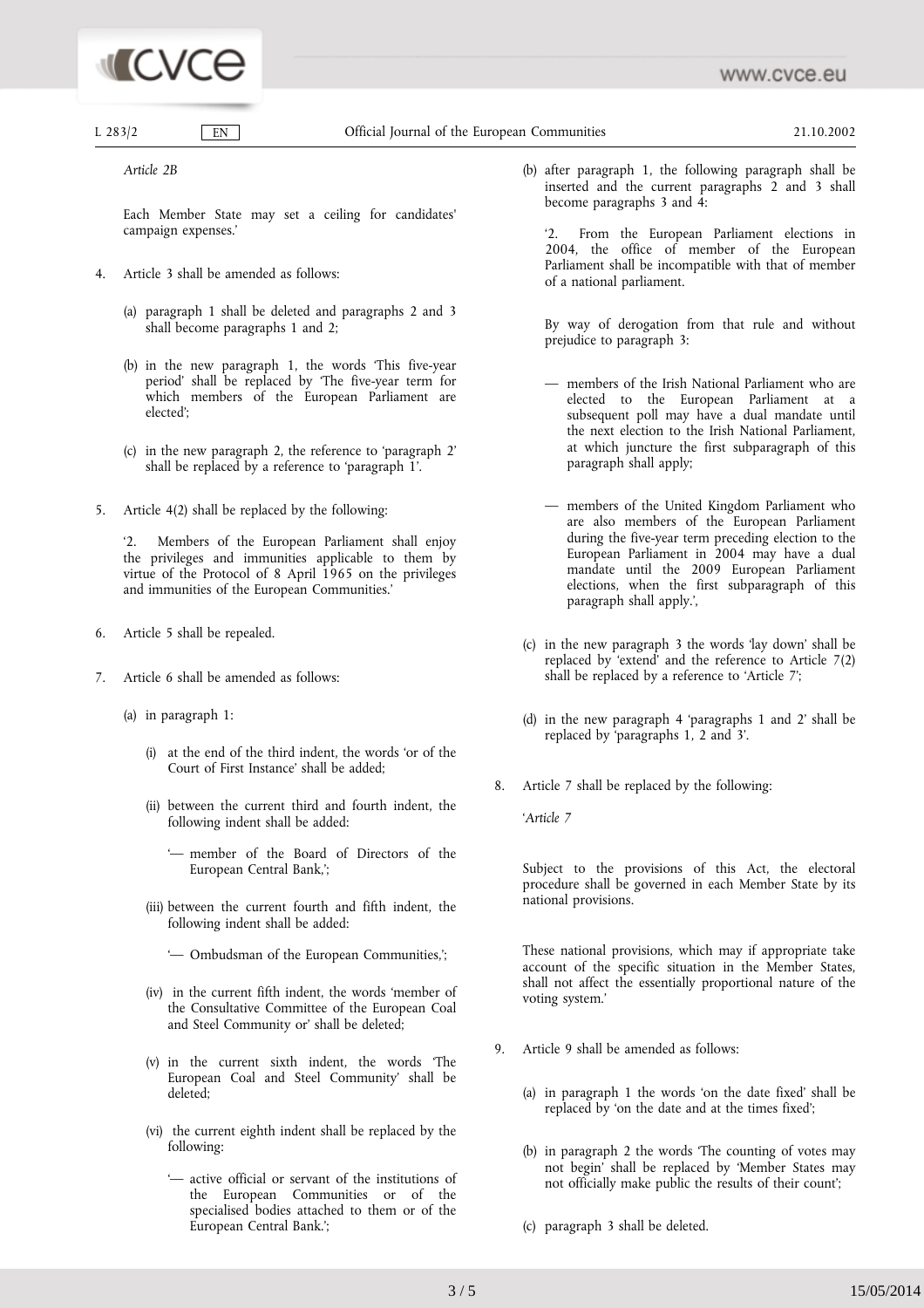

21.10.2002

Official Journal of the European Communities

 $I. 283/3$ 

10. Article 10 shall be amended as follows:

 $EN$ 

- (a) in paragraph 1, the words 'period referred to in Article  $9(1)$  shall be replaced by 'electoral period';
- (b) in the second subparagraph of paragraph 2, the words 'determine another period which shall not be more than one month before' shall be replaced by 'determine, at least one month before the end of the five-year term referred to in Article 3, another electoral period which shall not be more than two months before':
- (c) in paragraph 3 the words 'to Article 22 of the Treaty establishing the European Coal and Steel Community shall be deleted, the words 'European Economic Community' shall be replaced by 'European Community', and the words 'period referred to in Article 9(1)' shall be replaced by 'electoral period'.
- 11. In Article 11, the words 'Pending the entry into force of the uniform electoral procedure referred to in Article 7(1)' shall be deleted.
- 12. Article 12 shall be replaced by the following:

'Article 12

A seat shall fall vacant when the mandate of a  $\mathbf{1}$ . member of the European Parliament ends as a result of resignation, death or withdrawal of the mandate.

 $2<sub>1</sub>$ Subject to the other provisions of this Act, each Member State shall lay down appropriate procedures for filling any seat which falls vacant during the five-year term of office referred to in Article 3 for the remainder of that period.

Where the law of a Member State makes explicit  $3<sub>1</sub>$ provision for the withdrawal of the mandate of a member of the European Parliament, that mandate shall end pursuant to those legal provisions. The competent national authorities shall inform the European Parliament thereof.

Where a seat falls vacant as a result of resignation  $\overline{4}$ . or death, the President of the European Parliament shall immediately inform the competent authorities of the Member State concerned thereof.'

13. Article 14 shall be repealed.

14. Article 15 shall be replaced by the following:

'Article 15

This Act is drawn up in the Danish, Dutch, English, Finnish, French, German, Greek, Irish, Italian, Portuguese, Spanish and Swedish languages, all the texts being equally authentic.

Annexes II and III shall form an integral part of this Act.'

- 15. Annex I shall be repealed.
- 16. In Annex III, the declaration by the Government of the Federal Republic of Germany shall be deleted.

#### Article 2

The articles of and Annexes to the 1976 Act, as amended by this Decision, shall be renumbered in accordance with the table of equivalence set out in the Annex to this Decision, which shall form an integral part thereof.

Cross-references to the articles of and Annexes to the  $\mathfrak{I}$ 1976 Act shall be adapted in consequence. The same shall apply as regards references to those articles and to their subdivisions contained in the Community Treaties.

References to articles of the 1976 Act contained in other  $\mathbf{3}$ instruments or acts shall be understood as references to the articles of the 1976 Act as renumbered pursuant to paragraph 1 and, respectively, the paragraphs of those articles, as renumbered by this Decision.

#### Article 3

The amendments referred to in Articles 1 and 2 shall 1. take effect on the first day of the month following the adoption of the provisions of this Decision by the Member States, in accordance with their respective constitutional requirements.

 $2.$ The Member States shall notify the General Secretariat of the Council of the completion of their national procedures.

#### Article 4

This Decision shall be published in the Official Journal of the European Communities.

Done at Luxembourg, 25 June 2002.

For the Council The President J. MATAS I PALOU

Done at Brussels, 23 September 2002.

For the Council The President M. FISCHER BOEL